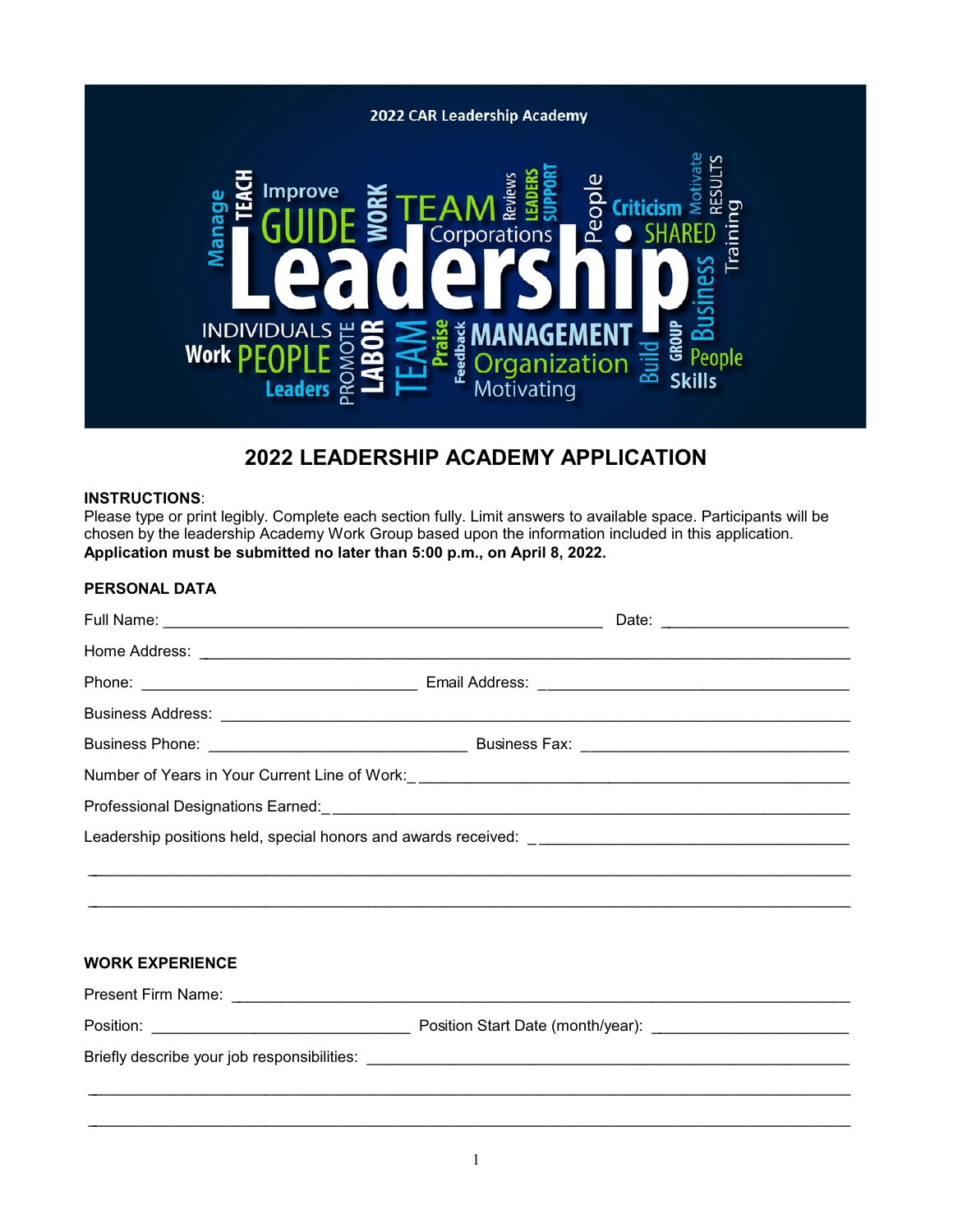List your career/occupation(s) prior to current:

What attracted you to your current occupation: What attracted you to your current occupation:

### **REALTOR® ASSOCIATION INVOLVEMENT**

List your involvement with the Capital Area REALTORS®, Illinois REALTORS® or other related organizations.

## **COMMUNITY INVOLVEMENT**

List community, civic, political, governmental, religious, athletic, social or other areas of active involvement. Do not include business or professional activities in this section.

## **GENERAL INFORMATION**

What do you feel are the three (3) most significant challenges facing the real estate profession and/or CAR today?

Why do you want to be considered for the CAR Leadership Academy?